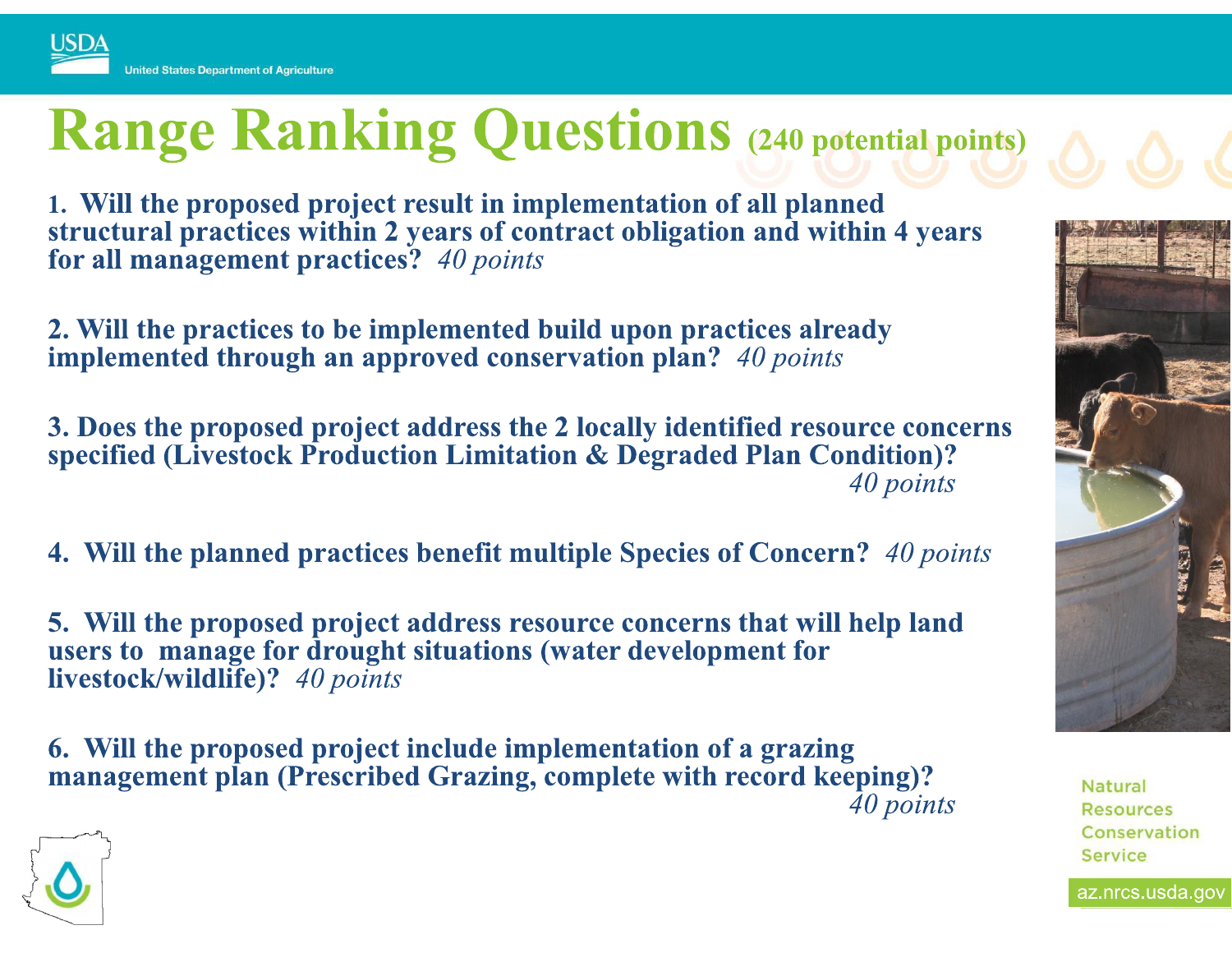## **Range Ranking Questions** (Red=input from Pima & Santa Cruz NRCDs)

1. Will the proposed project result in implementation of all planned structural practices within 2 years of contract obligation and within 4 years for all management practices? 40 points

2. Will the practices to be implemented build upon practices already implemented through an approved conservation plan? 40 points

2. Will the practices to be implemented be part of an approved NRCS RMS Conservation Plan?

3. Does the proposed project address the 2 locally identified resource concerns specified (Livestock Production Limitation & **Degraded Plan Condition**)? 45 points

3. How many of the 3 locally identified resource concerns specified does the proposed project(s) address (Inadequate Livestock Water Quantity, Plant Productivity and Health, Sheet and Rill Erosion)?

a. Addresses all 3 resource concerns 45 points

**b.** Addresses 2 resource concerns  $30$  points

c. Addresses 1 resource concern 15 points

Will the planned practices benefit multiple Species of Concern? 45 points

4. Will the proposed project address the resource concern – Terrestrial Habitat for Wildlife and Invertebrates?

- a. Contracted conservation practices address available terrestrial wildlife habitat to improve the
	- WHEG score by:  $> 0.3$ 45 points
	- b. Contracted conservation practices address available terrestrial wildlife habitat to improve the WHEG score by: 0.2 to 0.3 30 points
	- c. Contracted conservation practices address available terrestrial wildlife habitat to improve the WHEG score by:  $< 0.2$ 15 points

5. Will the proposed project address resource concerns that will help land users to manage for drought situations (water development for livestock/wildlife)? 40 points

6. Will the proposed project include implementation of a grazing management plan which also includes a strategy for drought management (Prescribed Grazing, complete with record keeping)? 40 points



**Natural Resources** Conservation **Service** 

az.nrcs.usda.gov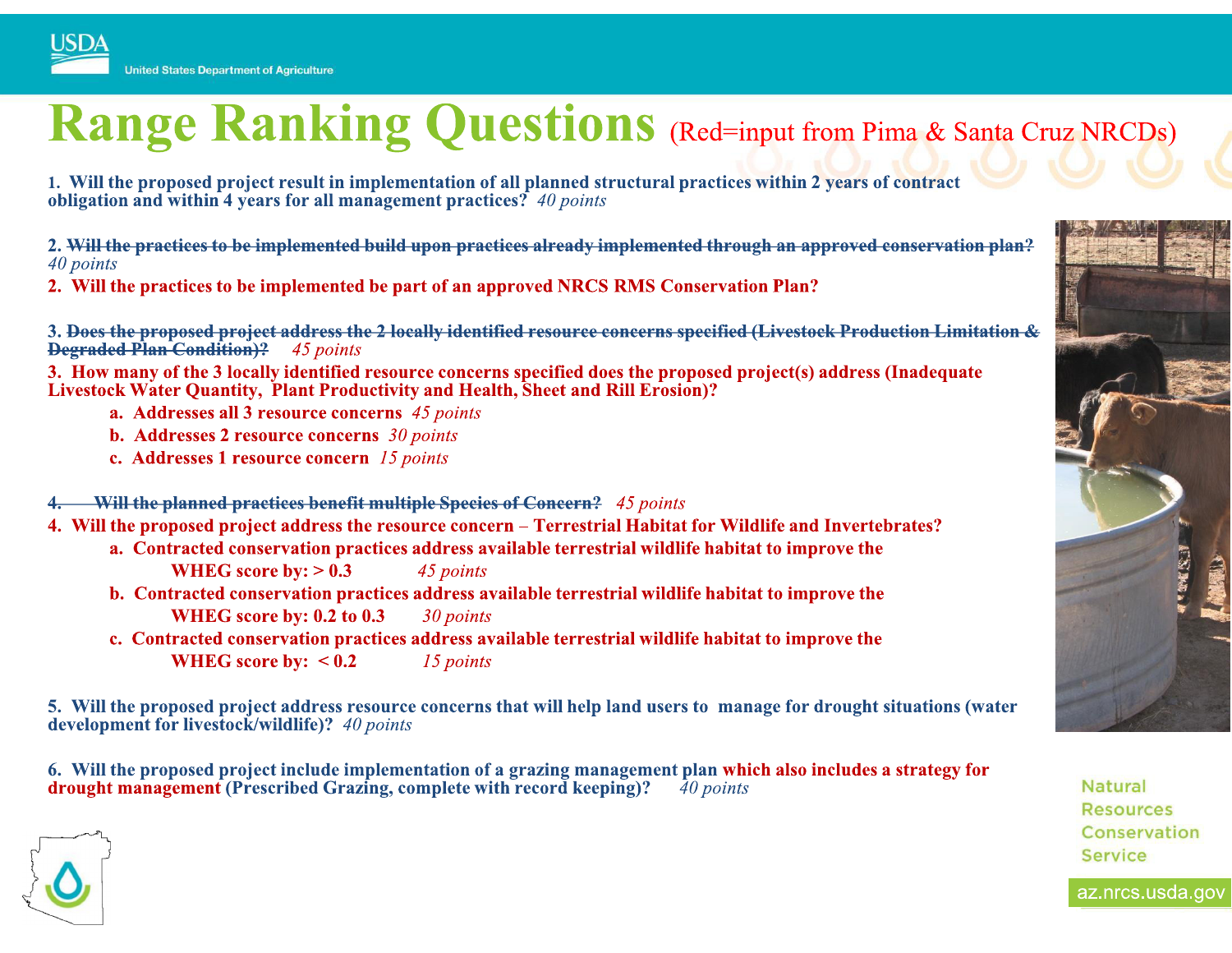

## **Crop/Irrigated Pasture Ranking Questions** (260 potential points)

- The application will increase irrigation efficiency.
	- $>20\% = 40$  points
	- 10-20% = 15 points
	- $\leq 10\% = 0$  points
- Will the proposed project address three or more locally identified resource concerns?  $2.$ 40 points
- Will the proposed project address the two locally identified resource concerns specified  $3.$ (Source Water Depletion and Soil Quality Limitations)? 30 points
- Will the proposed project result in implementation of all planned structural practices within 4. 2 years of contract obligation and within 4 years for all management practices? 30 points
- 5. Will the proposed project include a flow measuring device and irrigation water management? 30 points
- Will Residue Management-Conservation tillage (30% or more crop residue left after 6. planting) be contracted for at least 2 years?  $30$  points
- Will the practices to be implemented build upon practices already implemented through an  $7.$ approved conservation plan? 30 points
- 8. Will the proposed plan include implementation of a nutrient management plan, complete with record keeping?  $30$  points



**Natural Resources** Conservation **Service** 

az.nrcs.usda.gov